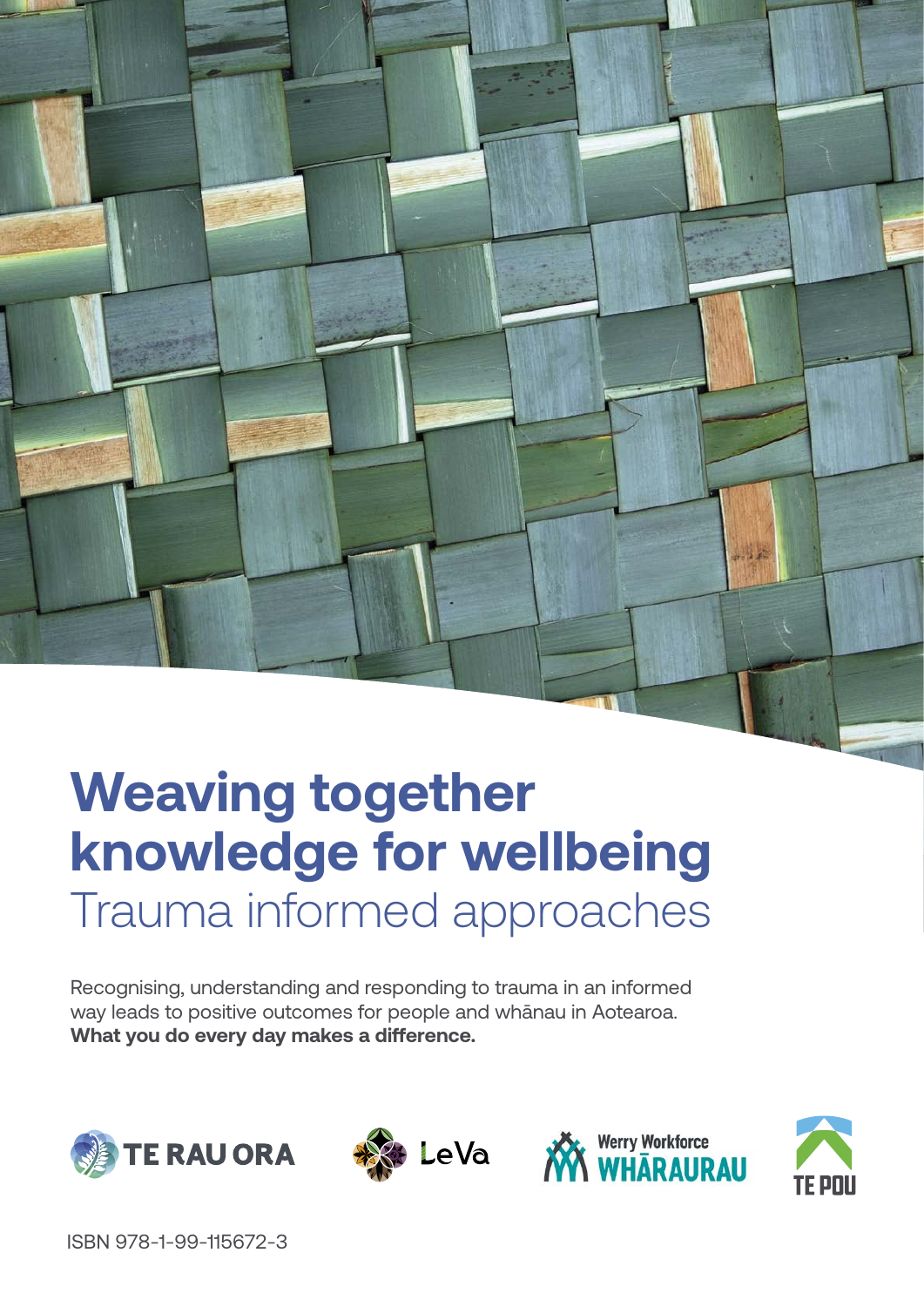# **Trauma potentially impacts all aspects of wellbeing for people, whānau and communities**

## *Thoughts, behaviours, feelings, spiritual beliefs, relationships and physical health may reflect experiences of trauma*





People's wellbeing depends on all aspects being in balance. When people experience trauma, this can impact all four aspects of their wellbeing.

## **Event**

Traumatic events can include experiencing or witnessing physical, emotional or sexual abuse; a serious incident; or losing a whānau member.

A traumatic event can be one-off or ongoing. Multiple or ongoing traumatic events can have cumulative effects.

Adverse events experienced in childhood can have impacts into adulthood.

Historical events such as colonisation and migration are important to recognise and consider in the New Zealand context.

## **Experience**

The impact of trauma is not the same for everyone. Having support and resources can help mitigate the potential risks and negative impacts.

Protective factors include strong whānau relationships, access to meaningful help, and a safe environment.

Risk factors can include multiple trauma exposures, poor health, or an unsafe environment.

How a person experiences trauma and what meaning it has for them is heavily influenced by their culture.

Trauma isn't just experienced by individual people. Trauma can be experienced by whānau and communities as well.

## **Effects**

Trauma experienced earlier in life or trauma that is cumulative or ongoing is more likely to have adverse impacts.

Children's development and functioning is particularly vulnerable to the impact of trauma.

Trauma can have multiple effects, and affects everyone differently. However, ongoing impacts from trauma are not inevitable.

It may not be obvious that someone has experienced trauma. The effects are often internalised and without the context of trauma, people's behaviour may be misunderstood.

Effects of trauma depend on the resources of people, whānau and communities at that time.

The effects of past and present trauma events can be passed down between generations.

## **Supporting the strengths of people, whānau and communities inspires hope and the ability to heal from the effects of trauma**

Trauma informed approaches focus on recognising and validating the trauma experiences of people and their potential to heal despite these events. This approach emphasises people's strengths and supports rather than focussing primarily on the negative outcomes or problems associated with trauma. Healing will happen in people's own time.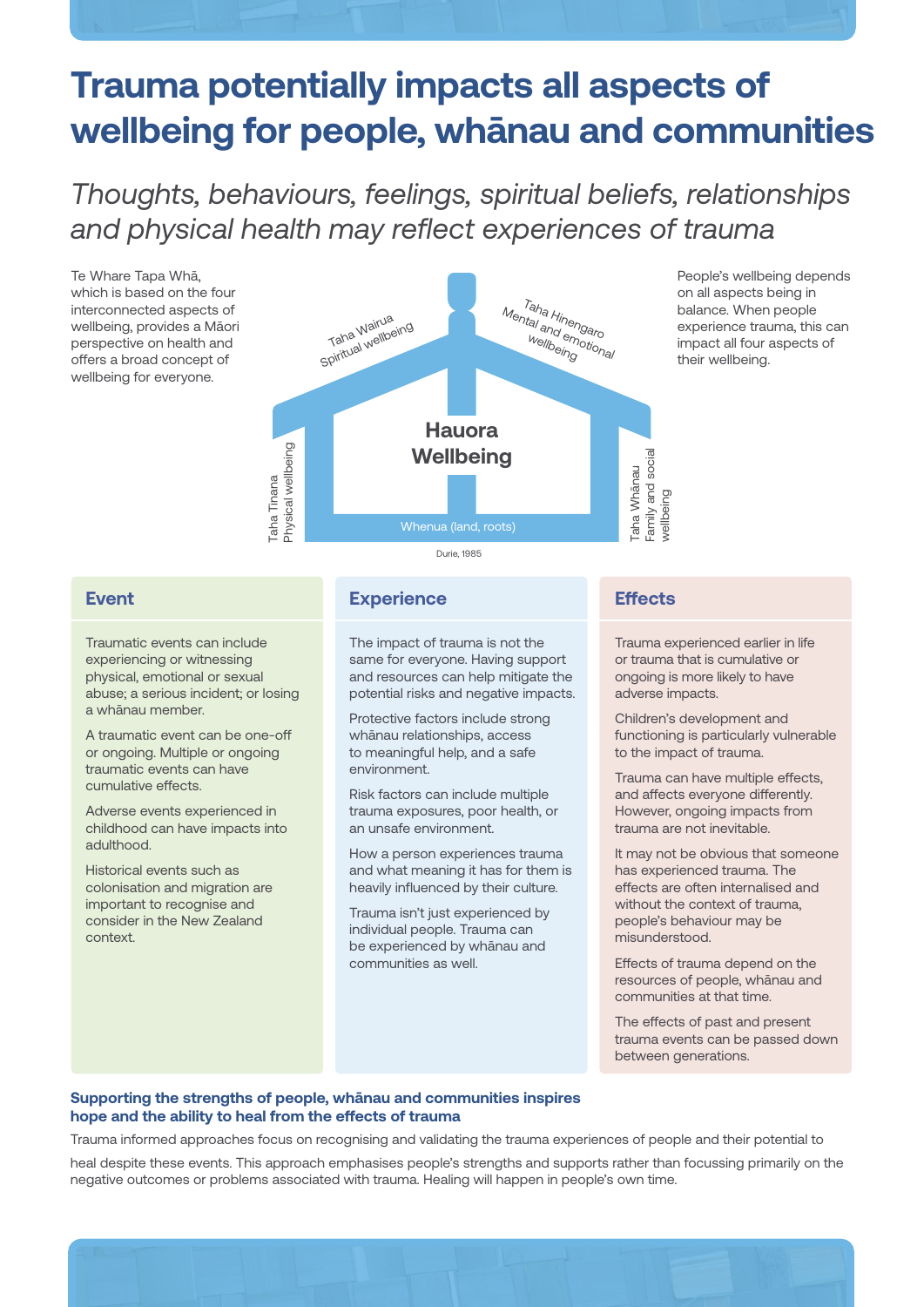# **What you do every day can make a difference**

## *Often the small things make the biggest difference*

Working in a trauma informed way requires a shift in thinking from *"what is wrong with you"* to *"what happened to you and your whānau".* The small things help to fill people's kete of strengths.

#### **People need to feel safe and empowered, and have their voices heard. Safety is particularly important for young people.**

"A stable and secure relationship base for tamariki is critical to ensure wellbeing, mental health and development of resilience in the face of trauma. The way we engage with and support whānau is critical in helping them provide a stable base for tamariki." *- Werry Workforce Whāraurau*

#### **Creating a safe and empowering environment is supported by working in collaboration with people and whānau, peer support, and drawing on the healing value of traditional cultural connections.**

"It wasn't until I got the chance for some talk therapy with a skilled and very kind therapist that I felt safe enough to talk about what had happened to me. The relief was indescribable, I'd carried it alone for all those years... It wasn't an instant cure, but it was the start of healing and my soul started to lighten." - Person accessing services.

#### **Taking a cultural approach re-centres cultural identity as a central feature to wellbeing and recovery, and enhances protective factors, strengths and resiliency.**

"A Māori view of health is holistic and centred on the collective rather than on the health and wellbeing of the individual alone. Cultural recovery – regaining language, heritage, custom, community - is important. Whānau need access to their traditional practices for healing." - Te Rau Ora

"Pacific cultures are inherently collective and relational with a holistic perspective of well-being where cognitive, emotional, spiritual, physical, environmental and relational dimensions of the self are required to be in harmony for holistic well-being. The conceptualisation of balanced relationships and Pasifika values underpins many models of Pasifika wellbeing." - Le Va

## *Values that promote a trauma informed approach***.**

*Let's get real* supports working in a trauma informed way. The values promote working together with people and whānau to build strengths and hope. Paying attention to the values which drive our practice is an important first step to working in a trauma informed way.



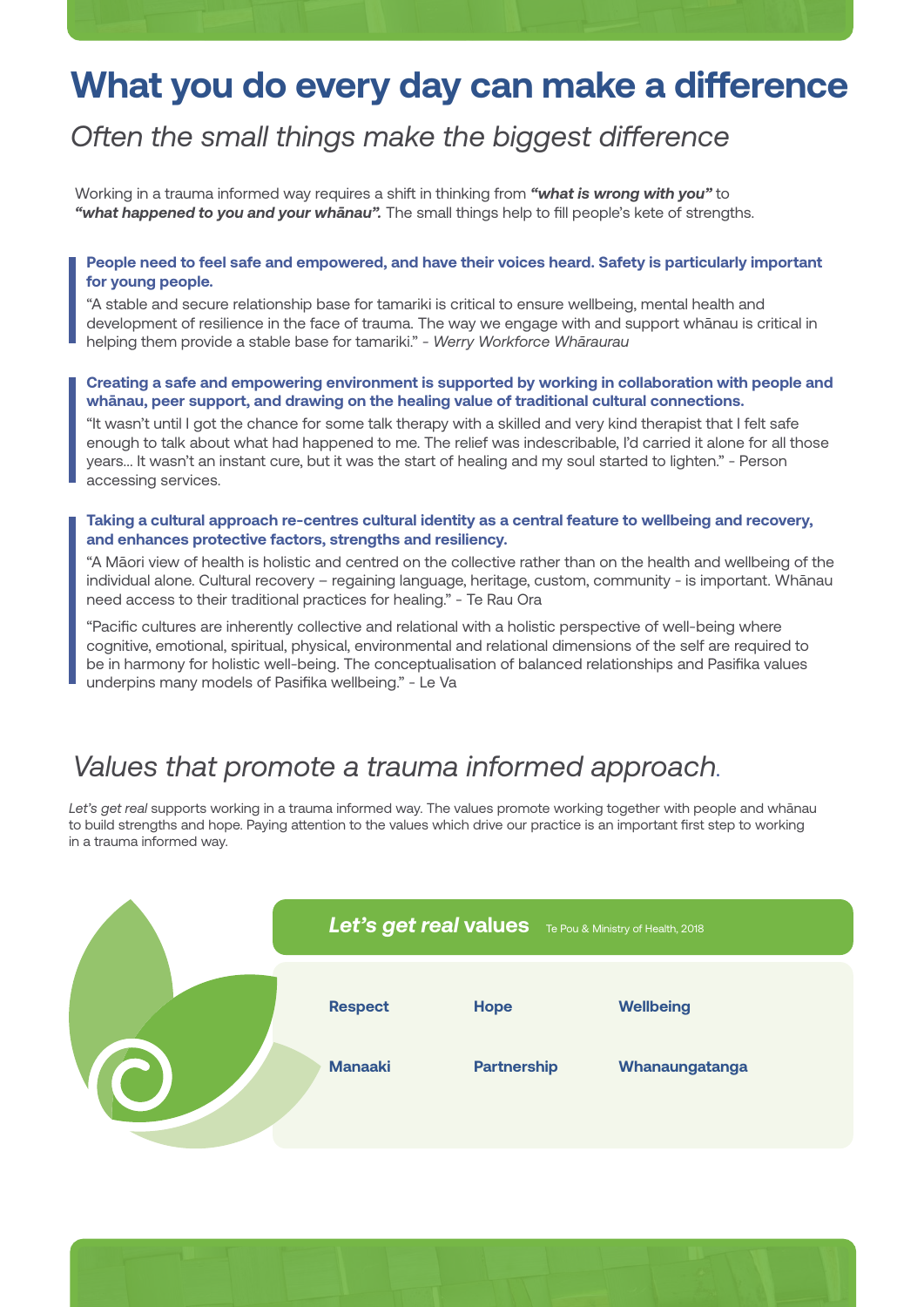# **Working in a trauma informed way means weaving together knowledge, understanding and responses**

## *This includes people, culture, systems and organisations*

Being trauma informed requires a multi-level approach. Everyone in an organisation needs to understand the impact of trauma on themselves, people, whānau and other staff.

## **Systems and processes**

Policy and processes that promote trauma informed approaches, values and attitudes

Identification of strategies for the integration of trauma informed approaches across the health and social sector

Adequate resourcing and flexibility that allows staff the time needed to support people and whānau with experiences of trauma

Position descriptions which highlight the need to work in a trauma informed way

Increase the peer workforce including both peer advisor and peer support roles

Processes that support screening for childhood trauma

Ensure outcomes data is collected to measure improvements in wellbeing, and equity of outcomes for Māori and Pasifika peoples

Implement quality improvement processes to identify areas for improvement

## **Organisations Workforce**

Model and demonstrate leadership for building an organisational culture that reflects trauma informed values and approaches

Service design is informed by iwi to reflect Māori aspirations

Trauma informed approaches must involve assertive and innovative methods to eliminate racist behaviours

Identify actions that can retraumatise people, such as seclusion and restraint, and identify how these can be eliminated

Specific targeted strategies are needed to reduce the higher rates of restrictive practice use for Māori and Pasifika peoples

Support the development of trauma informed champions to lead and promote trauma informed approaches

Resource professional development opportunities including compulsory cultural competency programmes for all staff

Recognise that staff may have experienced trauma in their own lives, and working with people who have experienced trauma can have an impact on their wellbeing

Provide coaching and supervision to all staff

Implement workplace wellness programmes which create a culture that supports self-care

Create welcoming and safe environments for both staff and people who access services

Embed *Let's get real* and *Real Skills Plus CAMHS* (child and adolescent mental health services) into services

Utilise the Engaging Pasifika programme to develop skills and knowledge when working with Pasifika peoples

Engage in opportunities to develop knowledge and skills to work in a trauma informed way

Develop engagement skills and cultural competency for working with Māori and Pasifika peoples

Engage in the coaching, supervision and mentoring processes

Develop self-care plans to support one's own wellbeing

Demonstrate a strengthsbased approach in practice

Collect outcomes data to monitor people's progress and inform care plans

Involve whānau in the process of support and treatment

Recognise that practices such as seclusion and restraint can be retraumatising for people

Actively use trauma informed approaches when planning treatment for people to avoid the use of restrictive practices such as seclusion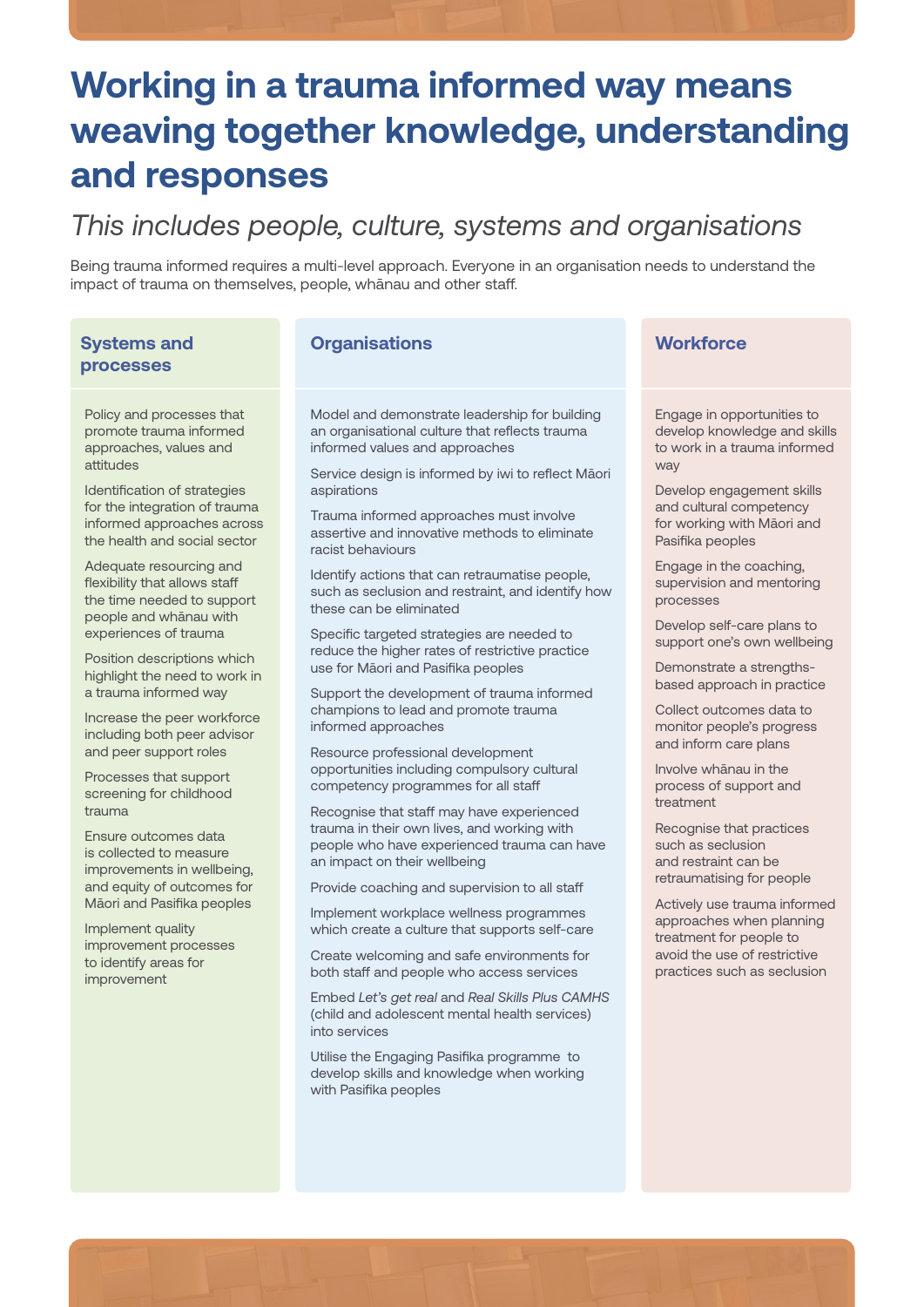# **Trauma is common**

## *It is important to recognise that many people experience, and continue to experience, trauma in their lives*

Trauma is the lasting adverse effects on a person's or collective's functioning and mental, physical, social, emotional or spiritual wellbeing, caused by events, circumstances or intergenerational historical traumatic experiences. (Adapted from SAMHSA, 2012)

## **For every 10 people, including children, trauma potentially impacts:**

Dorsey et al., 2012; Skar et al., 2019; Walsh et al., 2019; Te Pou, 2018.



5 people in the general population





9 people who have accessed mental health and addiction services

## **The impact of trauma is influenced by past experiences and culture**

Culture is central to people's identity. It influences how we relate to others, make sense of events, and heal. Culture plays an integral role in how we respond to trauma and support. When working across cultures different from your own, it is essential to be aware that trauma may manifest differently for people with different cultural worldviews.

## **Responding to trauma for Māori people contributes to better outcomes**

Māori people experience trauma related to colonisation, racism and discrimination, negative stereotyping and experience greater rates of violence, poverty, and health related impacts. Effects of colonisation include severed ties with whakapapa, separation from language, and loss of cultural identity. The impacts of these have been passed down between generations, continuing the cycle of trauma. Understanding the healing power of cultural connection and Māori models of health and wellbeing will contribute to better outcomes for Māori whānau.

## **Responding to trauma for Pasifika peoples contributes to better outcomes**

Pasifika peoples experience trauma related to their experiences of immigration, blending of two cultures, and loss of cultural identity. Establishing relationships and trust before addressing trauma is necessary to ensure partnership and healing with families. Before working with Pasifika peoples and their families it is important to enhance your knowledge, skills and confidence in this area.

## **Many other community groups have also experienced high levels of trauma**

Migrants and refugees have often experienced significant trauma related to war and conflict in their countries and communities, sometimes over generations. This can include more extreme trauma and dislocation from their families, communities and culture, as well as racism and discrimination in their new environment. Other population groups such as people in the rainbow community experience trauma related to stigma and discrimination. It is important to ensure these groups have equitable access to services.